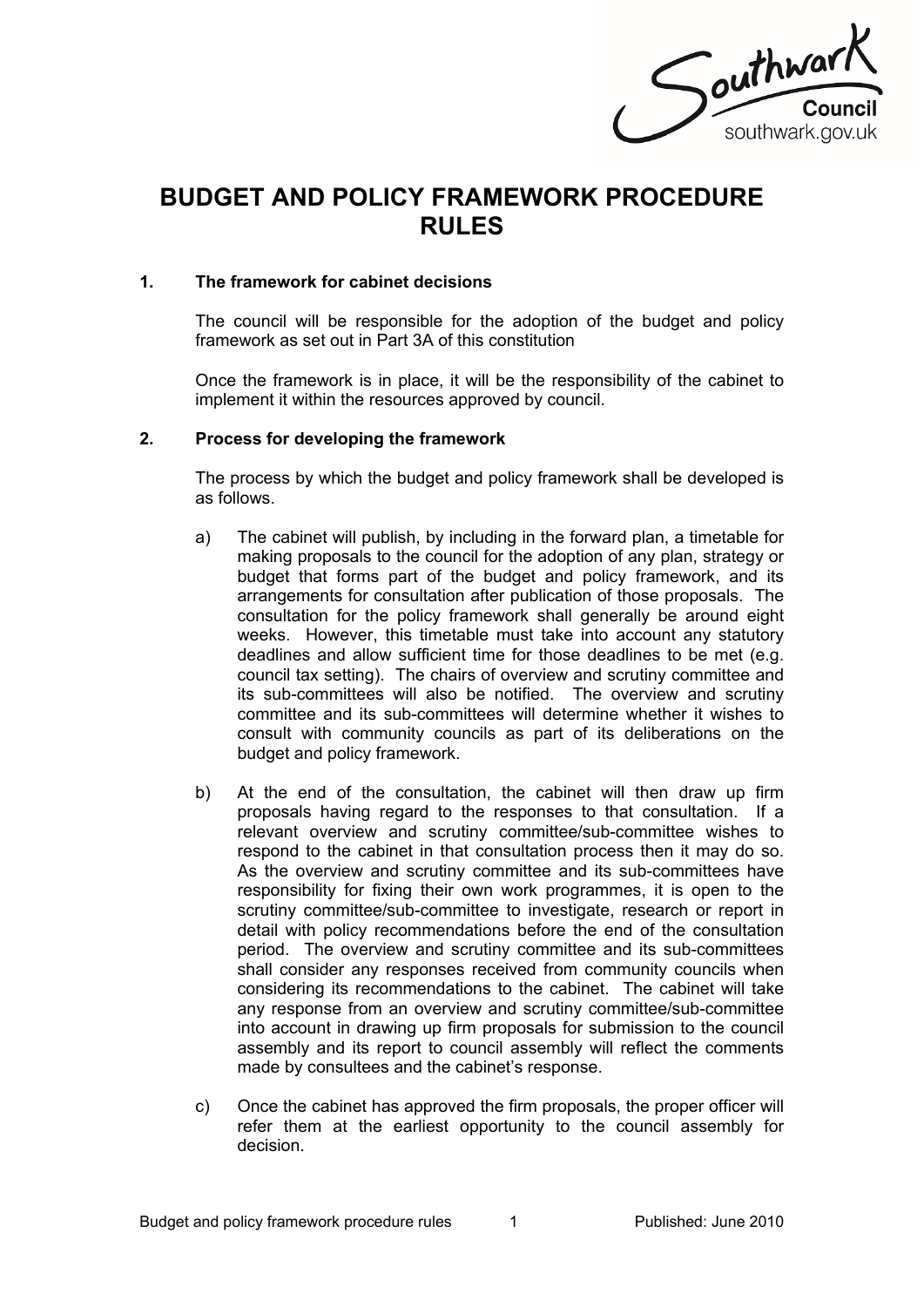- d) In reaching a decision council assembly may adopt the cabinet's proposals, amend them, refer them back to the cabinet for further consideration, or substitute its own proposals in their place.
- e) If it accepts the recommendation of the cabinet without amendment, council assembly may make a decision, which has immediate effect. Otherwise, it may only make an in-principle decision. In either case, the decision will be made on the basis of a simple majority of votes cast at the meeting.
- f) The decision will be publicised and a copy shall be given to the leader.
- g) An in-principle decision will automatically become effective seven days from the date of the council assembly's decision, unless the leader informs the proper officer in writing within five days of the date of the decision that he/she objects to the decision becoming effective. The written notification must state the reasons for the objection.
- h) Where such notification is received, the proper officer shall convene a further meeting of the council assembly to reconsider its decision and the decision shall not be effective pending that meeting. The council assembly meeting must take place within seven working days of the receipt of the leader's written objection.
- i) At that council assembly meeting, the decision of the council assembly shall be reconsidered in the light of the objection, which shall be available in writing for the council assembly.
- j) The council assembly shall at that meeting make its final decision on the matter on the basis of a simple majority. The decision shall be made public and shall be implemented immediately. The council assembly may:
	- i) confirm its original decision, or,
	- ii) reinstate the cabinet recommendation as a decision, or,
	- iii) substitute a different decision.
- k) The decision of the council assembly at that meeting is final and may be implemented immediately. The leader may not ask for this or any other decision to the same effect to be reconsidered for a further six months.
- l) In approving the budget and policy framework, the council assembly will decide whether any amendment to financial standing orders in respect of the extent of virement is necessary. Any other changes to the budget and policy framework are reserved to the council assembly.

## **3. Decisions outside the budget or policy framework**

a) Subject to the provisions on virements (as set out in the financial standing orders) the cabinet, committees of the cabinet, and any officers, or joint arrangements discharging executive functions may only take decisions which are within the budget and policy framework. If any of these bodies or persons wishes to make a decision which is contrary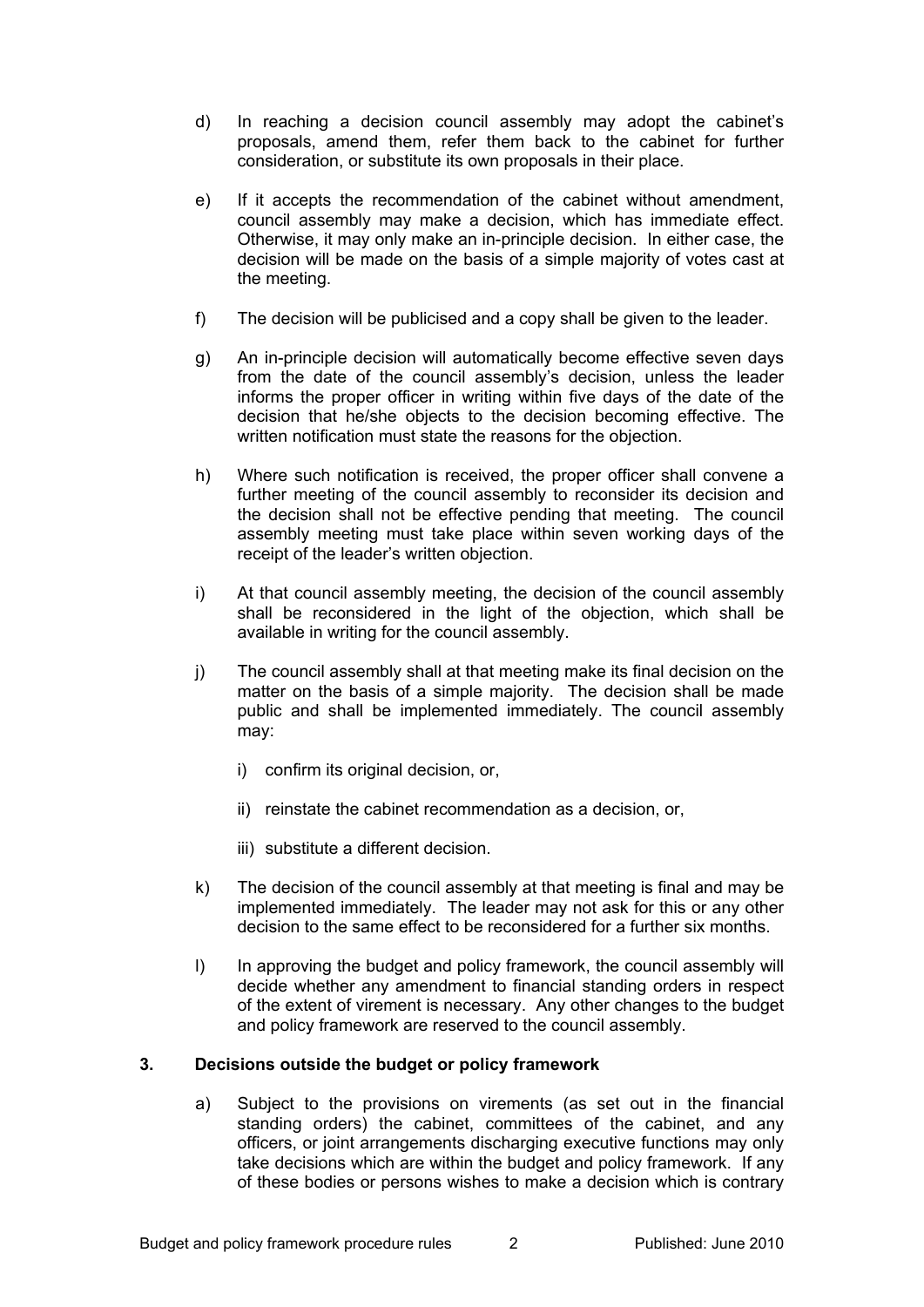to the policy framework, or contrary to or not wholly in accordance with the budget approved by the council assembly, then that decision may only be taken by the council assembly, subject to 4 below.

- b) If the cabinet, committees of the cabinet and any officers, or joint arrangements discharging executive functions want to make such a decision, they shall take advice from the monitoring officer and/or the chief finance officer as to whether the decision they want to make would be contrary to the policy framework, or contrary to or not wholly in accordance with the budget. If the advice of either of those officers is that the decision would not be in line with the existing budget and/or policy framework, then the decision must be referred by that body or person to the council assembly for decision, unless the decision is a matter of urgency, in which case the provisions in paragraph 4 shall apply.
- c) Council assembly may either:
	- i) endorse a decision or proposal of the cabinet as falling within the existing budget and policy framework. In this case no further action is required, save that the decision of the council assembly be minuted and circulated to all councillors in the normal way; or,
	- ii) amend the budget framework or policy concerned to encompass the decision or proposal of the cabinet and agree to the decision with immediate effect. In this case, no further action is required save that the decision of the council assembly be minuted and circulated to all councillors in the normal way; or,
	- iii) where council assembly accepts that the decision or proposal is contrary to the policy framework or contrary to or not wholly in accordance with the budget, and does not amend the existing framework to accommodate it, refer the decision back and require the decision taker to reconsider the matter in accordance with the advice of either the monitoring officer and/or the chief finance officer. The decision maker must reconsider within seven working days of the council assembly meeting. The decision taken by the decision maker is final.

# **4. Urgent decisions outside the budget or policy framework<sup>1</sup>**

- a) The cabinet, a committee of the cabinet or an individual member of the cabinet or officers, or joint arrangements discharging executive functions may take a decision which is contrary to the council's policy framework or contrary to or not wholly in accordance with the budget approved by council assembly if the decision is a matter of urgency. However, the decision may only be taken:
	- i) if it is not practical to convene a quorate meeting of the council assembly; and,

<sup>1</sup> See also Access to Information Procedure Rule 20 where this procedure is listed as one of the urgent decisions. The clause includes a definition of this process.